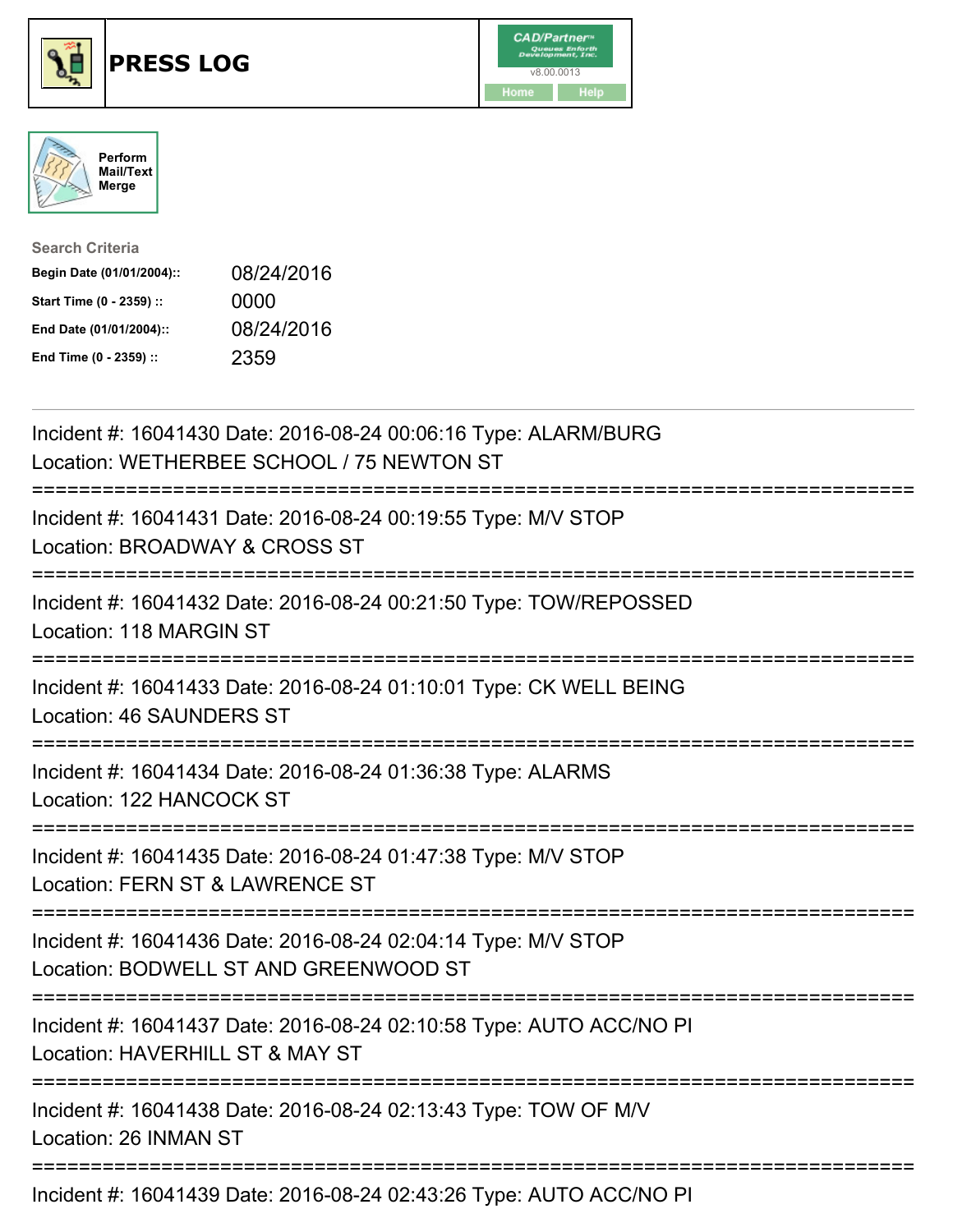| Location: LOWELL ST & MARGIN ST<br>:========================                                                                                |
|---------------------------------------------------------------------------------------------------------------------------------------------|
| Incident #: 16041440 Date: 2016-08-24 03:28:40 Type: M/V STOP<br>Location: 700 ESSEX ST                                                     |
| Incident #: 16041441 Date: 2016-08-24 04:14:38 Type: ASSSIT AMBULANC<br>Location: 249 FARNHAM ST FL 2<br>================================== |
| Incident #: 16041442 Date: 2016-08-24 04:41:27 Type: DISTURBANCE<br>Location: 143 S UNION ST                                                |
| Incident #: 16041443 Date: 2016-08-24 04:43:40 Type: ASSSIT AMBULANC<br>Location: 19 RIDGE RD                                               |
| Incident #: 16041444 Date: 2016-08-24 04:55:06 Type: GUN CALL<br>Location: 599 ANDOVER ST                                                   |
| Incident #: 16041446 Date: 2016-08-24 05:44:50 Type: ALARMS<br>Location: 316 BROADWAY                                                       |
| Incident #: 16041445 Date: 2016-08-24 05:45:12 Type: M/V STOP<br>Location: AMESBURY ST & HAVERHILL ST<br>-----------------------            |
| Incident #: 16041447 Date: 2016-08-24 06:01:47 Type: LARCENY/PAST<br>Location: 232 BAILEY ST                                                |
| Incident #: 16041448 Date: 2016-08-24 06:47:47 Type: ALARMS<br>Location: 370 BROADWAY                                                       |
| Incident #: 16041449 Date: 2016-08-24 06:56:35 Type: M/V STOP<br>Location: 77 MANCHESTER ST                                                 |
| Incident #: 16041450 Date: 2016-08-24 06:57:22 Type: M/V STOP<br>Location: 2 WASHINGTON ST                                                  |
| Incident #: 16041451 Date: 2016-08-24 07:01:26 Type: M/V STOP<br>Location: HAVERHILL ST & WEST ST                                           |
| Incident #: 16041452 Date: 2016-08-24 07:09:06 Type: M/V STOP<br>Location: 250 CANAL ST                                                     |
| Incident #: 16041453 Date: 2016-08-24 07:11:44 Type: M/V STOP                                                                               |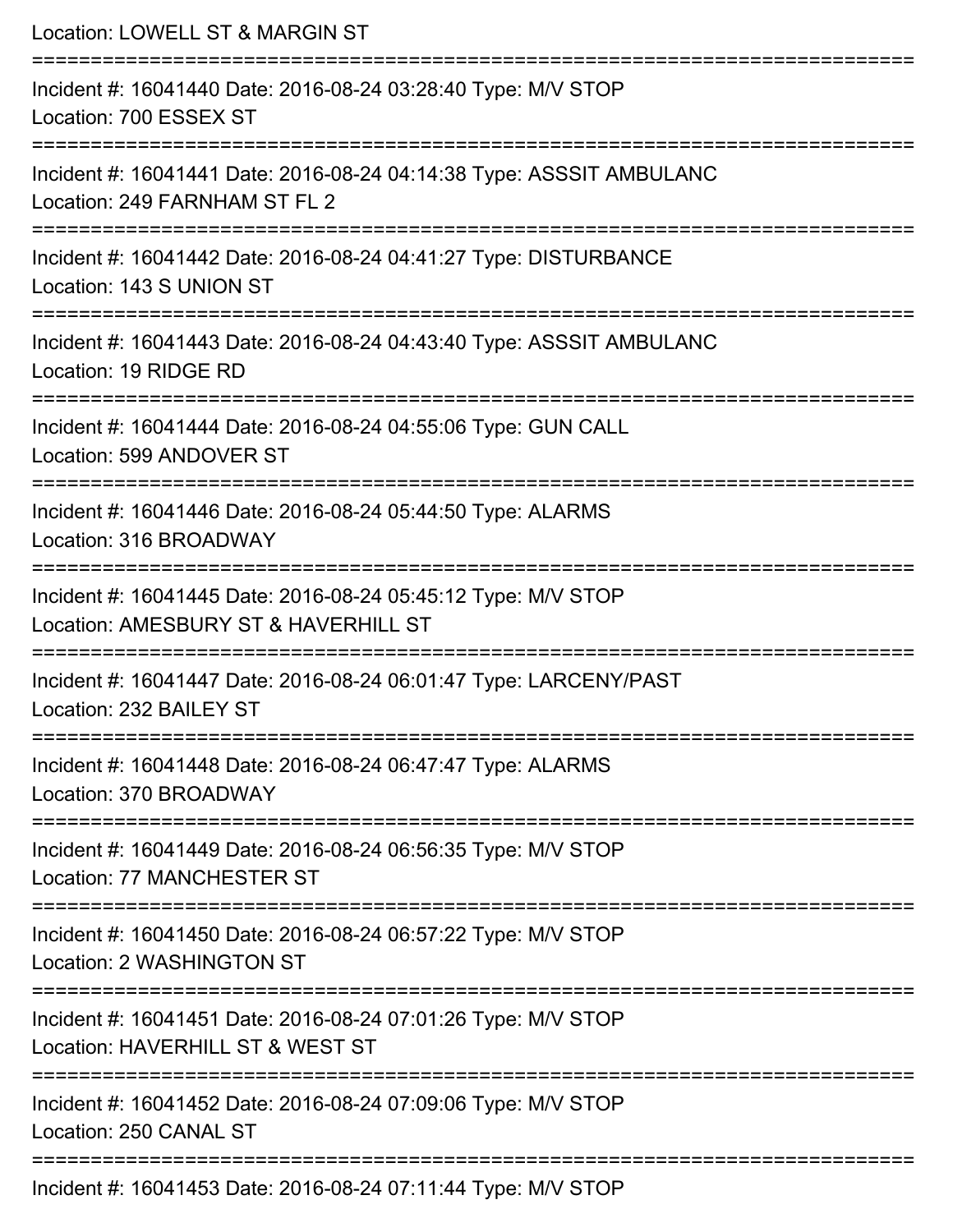| Incident #: 16041454 Date: 2016-08-24 07:14:27 Type: PARK & WALK<br>Location: 0 BROADWAY              |
|-------------------------------------------------------------------------------------------------------|
| Incident #: 16041455 Date: 2016-08-24 07:21:28 Type: M/V STOP<br><b>Location: SALEM ST</b>            |
| Incident #: 16041456 Date: 2016-08-24 07:22:07 Type: M/V STOP<br>Location: CANAL ST & MARSTON ST      |
| Incident #: 16041457 Date: 2016-08-24 07:27:38 Type: M/V STOP<br>Location: 99 HAMPSHIRE ST            |
| Incident #: 16041458 Date: 2016-08-24 07:35:22 Type: CLOSE STREET<br>Location: LAWRENCE ST & PARK ST  |
| Incident #: 16041459 Date: 2016-08-24 07:39:45 Type: AUTO ACC/NO PI<br>Location: 193 NEWBURY ST       |
| Incident #: 16041460 Date: 2016-08-24 07:42:03 Type: M/V STOP<br>Location: FALLS BRIDGE / null        |
| Incident #: 16041461 Date: 2016-08-24 07:55:06 Type: AUTO ACC/NO PI<br>Location: 104 MARSTON ST       |
| Incident #: 16041462 Date: 2016-08-24 07:58:39 Type: GENERAL SERV<br>Location: 205 S UNION            |
| Incident #: 16041463 Date: 2016-08-24 07:59:57 Type: CK WELL BEING<br><b>Location: 12 METHUEN ST</b>  |
| Incident #: 16041464 Date: 2016-08-24 08:07:41 Type: CLOSE STREET<br><b>Location: AMHERST</b>         |
| Incident #: 16041465 Date: 2016-08-24 08:32:14 Type: CLOSE STREET<br>Location: COMMON ST & JACKSON ST |
| Incident #: 16041466 Date: 2016-08-24 08:47:27 Type: VIO CITY ORD<br><b>Location: 5 CURRIER ST</b>    |
| Incident #: 16041467 Date: 2016-08-24 09:10:10 Type: 209A/SERVE                                       |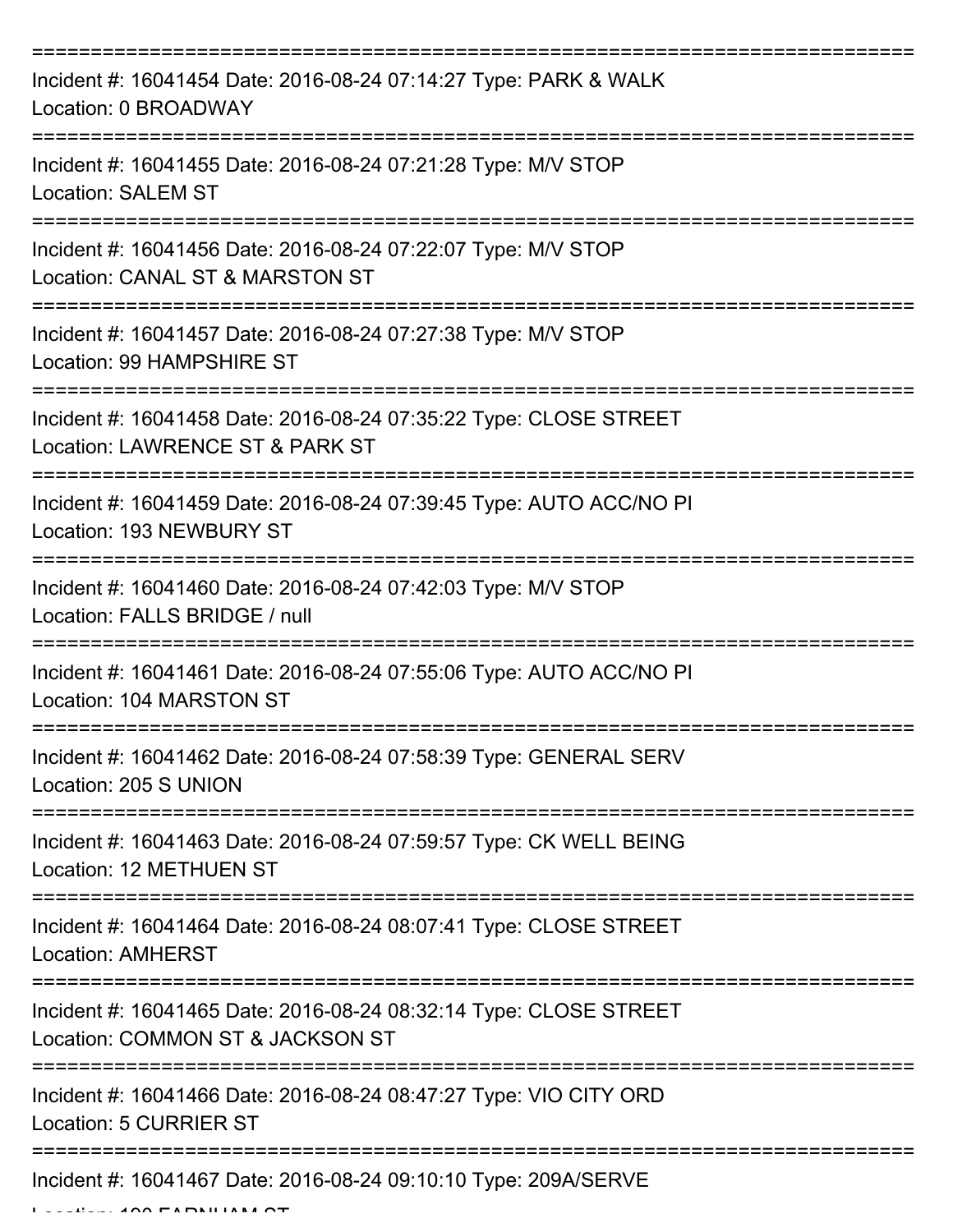| Incident #: 16041468 Date: 2016-08-24 09:11:04 Type: PARK & WALK<br>Location: BRADFORD ST & BROADWAY  |
|-------------------------------------------------------------------------------------------------------|
| Incident #: 16041469 Date: 2016-08-24 09:11:24 Type: 209A/SERVE<br>Location: 90 LOWELL ST             |
| Incident #: 16041470 Date: 2016-08-24 09:12:31 Type: 209A/SERVE<br>Location: 90 LOWELL ST             |
| Incident #: 16041471 Date: 2016-08-24 09:13:22 Type: 209A/SERVE<br>Location: 90 LOWELL ST             |
| Incident #: 16041472 Date: 2016-08-24 09:14:24 Type: 209A/SERVE<br>Location: 90 LOWELL ST             |
| Incident #: 16041473 Date: 2016-08-24 09:15:10 Type: 209A/SERVE<br>Location: 29 SUMMER ST             |
| Incident #: 16041474 Date: 2016-08-24 09:16:01 Type: 209A/SERVE<br>Location: 90 LOWELL ST             |
| Incident #: 16041475 Date: 2016-08-24 09:19:42 Type: 209A/SERVE<br>Location: 90 LOWELL ST             |
| Incident #: 16041476 Date: 2016-08-24 09:21:07 Type: TRESPASSING<br>Location: 205 BROADWAY            |
| Incident #: 16041477 Date: 2016-08-24 09:34:28 Type: TRESPASSING<br>Location: 243 FERRY ST            |
| Incident #: 16041478 Date: 2016-08-24 09:34:44 Type: MV/BLOCKING<br>Location: 95 BEACON AV            |
| Incident #: 16041479 Date: 2016-08-24 09:39:06 Type: 209A/SERVE<br>Location: 233 JACKSON ST           |
| Incident #: 16041480 Date: 2016-08-24 09:45:13 Type: SUS PERS/MV<br>Location: BROADWAY & HAVERHILL ST |
| Incident #: 16041481 Date: 2016-08-24 09:47:13 Type: 209A/SERVE                                       |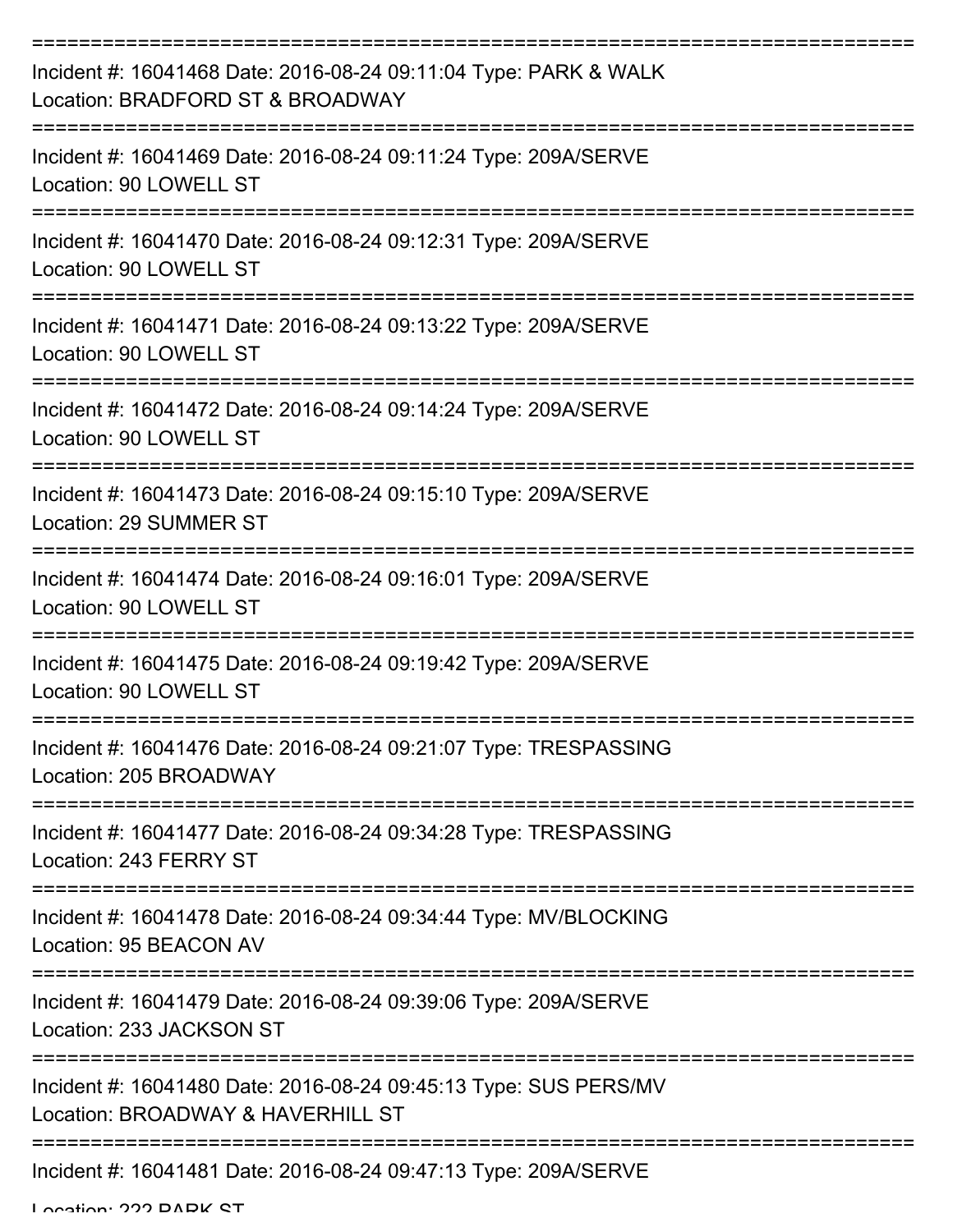| Incident #: 16041482 Date: 2016-08-24 09:57:51 Type: PARK & WALK<br>Location: MARKET ST & S UNION ST<br>:================                                    |
|--------------------------------------------------------------------------------------------------------------------------------------------------------------|
| Incident #: 16041483 Date: 2016-08-24 09:59:51 Type: 209A/SERVE<br>Location: 36 HOBSON ST<br>-------------------                                             |
| Incident #: 16041484 Date: 2016-08-24 10:01:33 Type: LOCKOUT<br>Location: 114 OSGOOD ST                                                                      |
| Incident #: 16041485 Date: 2016-08-24 10:06:27 Type: CLOSE STREET<br>Location: OLIVE AV<br>=======================                                           |
| Incident #: 16041486 Date: 2016-08-24 10:07:16 Type: ALARM/BURG<br>Location: HELENS BOUTIQUE / 313 BROADWAY                                                  |
| Incident #: 16041487 Date: 2016-08-24 10:13:43 Type: PARK & WALK<br>Location: BRADFORD ST & BROADWAY                                                         |
| Incident #: 16041488 Date: 2016-08-24 10:17:38 Type: 209A/SERVE<br>Location: 9 INMAN ST                                                                      |
| Incident #: 16041489 Date: 2016-08-24 10:21:19 Type: 209A/SERVE<br>Location: 52 BROOK ST                                                                     |
| Incident #: 16041490 Date: 2016-08-24 10:29:49 Type: INVESTIGATION<br>Location: 4 AVON ST                                                                    |
| Incident #: 16041491 Date: 2016-08-24 10:33:33 Type: AUTO ACC/NO PI<br>Location: ANDOVER ST & PARKER ST                                                      |
| Incident #: 16041492 Date: 2016-08-24 10:34:33 Type: E911 HANGUP<br>Location: MAINSTREAM GLOBAL / 25 MARSTON ST                                              |
| ---------------------------------<br>------------------------<br>Incident #: 16041493 Date: 2016-08-24 10:35:59 Type: 209A/SERVE<br>Location: 69 WINTHROP AV |
| Incident #: 16041494 Date: 2016-08-24 10:46:23 Type: INVESTIGATION<br>Location: 37 MARLBORO                                                                  |
| Incident #: 16041495 Date: 2016-08-24 10:50:07 Type: M/V STOP<br>Location: LAWRENCE ST & MAPLE ST                                                            |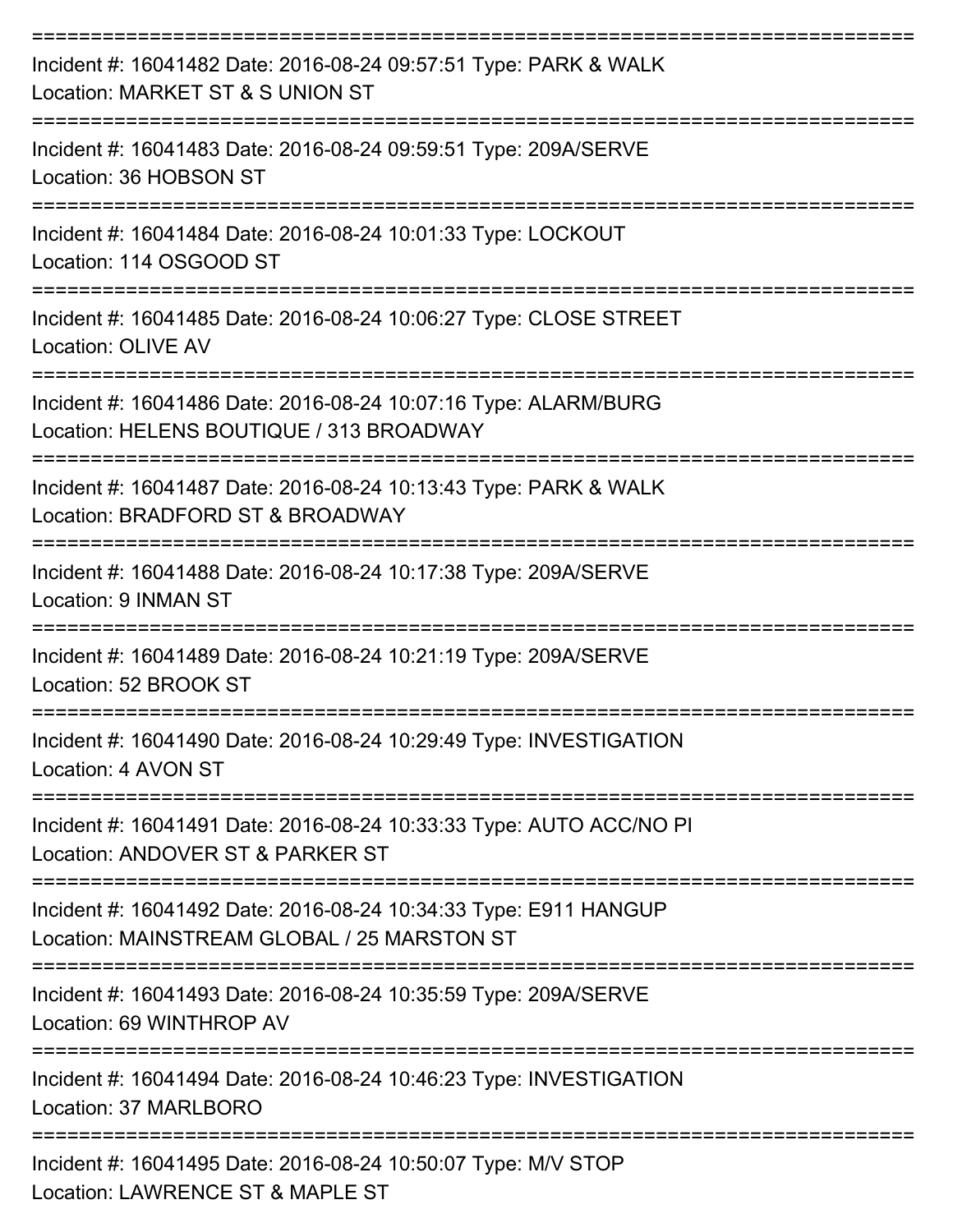| Incident #: 16041496 Date: 2016-08-24 11:01:04 Type: M/V STOP<br>Location: 94 BRADFORD ST                                                                                 |
|---------------------------------------------------------------------------------------------------------------------------------------------------------------------------|
| =================================<br>Incident #: 16041497 Date: 2016-08-24 11:09:13 Type: M/V STOP<br>Location: E HAVERHILL ST & HAVERHILL ST<br>------------------------ |
| Incident #: 16041498 Date: 2016-08-24 11:15:30 Type: M/V STOP<br>Location: LAWRENCE ST & MAPLE ST                                                                         |
| Incident #: 16041499 Date: 2016-08-24 11:18:41 Type: M/V STOP<br>Location: ELM ST & LINCOLN CT<br>---------------------------------                                       |
| Incident #: 16041500 Date: 2016-08-24 11:20:46 Type: M/V STOP<br>Location: CHESTNUT ST & LAWRENCE ST                                                                      |
| Incident #: 16041501 Date: 2016-08-24 11:30:58 Type: M/V STOP<br>Location: CHESTNUT ST & ELM ST<br>----------------------                                                 |
| Incident #: 16041502 Date: 2016-08-24 11:46:09 Type: INVESTIGATION<br>Location: 70 N PARISH RD                                                                            |
| Incident #: 16041503 Date: 2016-08-24 11:49:33 Type: COURT DOC SERVE<br><b>Location: 1 GENERAL ST</b>                                                                     |
| Incident #: 16041504 Date: 2016-08-24 11:51:40 Type: AUTO ACC/NO PI<br>Location: SEKURA BUFFET / 73 WINTHROP AV                                                           |
| Incident #: 16041505 Date: 2016-08-24 11:52:02 Type: WARRANT SERVE<br>Location: 161 PARK ST                                                                               |
| Incident #: 16041506 Date: 2016-08-24 12:13:06 Type: ASSSIT OTHER PD<br>Location: 90 LOWELL ST                                                                            |
| Incident #: 16041507 Date: 2016-08-24 12:15:15 Type: HIT & RUN M/V<br>Location: 2 APPLETON ST                                                                             |
| Incident #: 16041508 Date: 2016-08-24 12:55:42 Type: M/V STOP<br>Location: BOXFORD ST & WINTHROP AV                                                                       |
| Incident #: 16041509 Date: 2016-08-24 13:00:29 Type: M/V STOP<br>Location: WINTHROP AV & CAMBRIDGE                                                                        |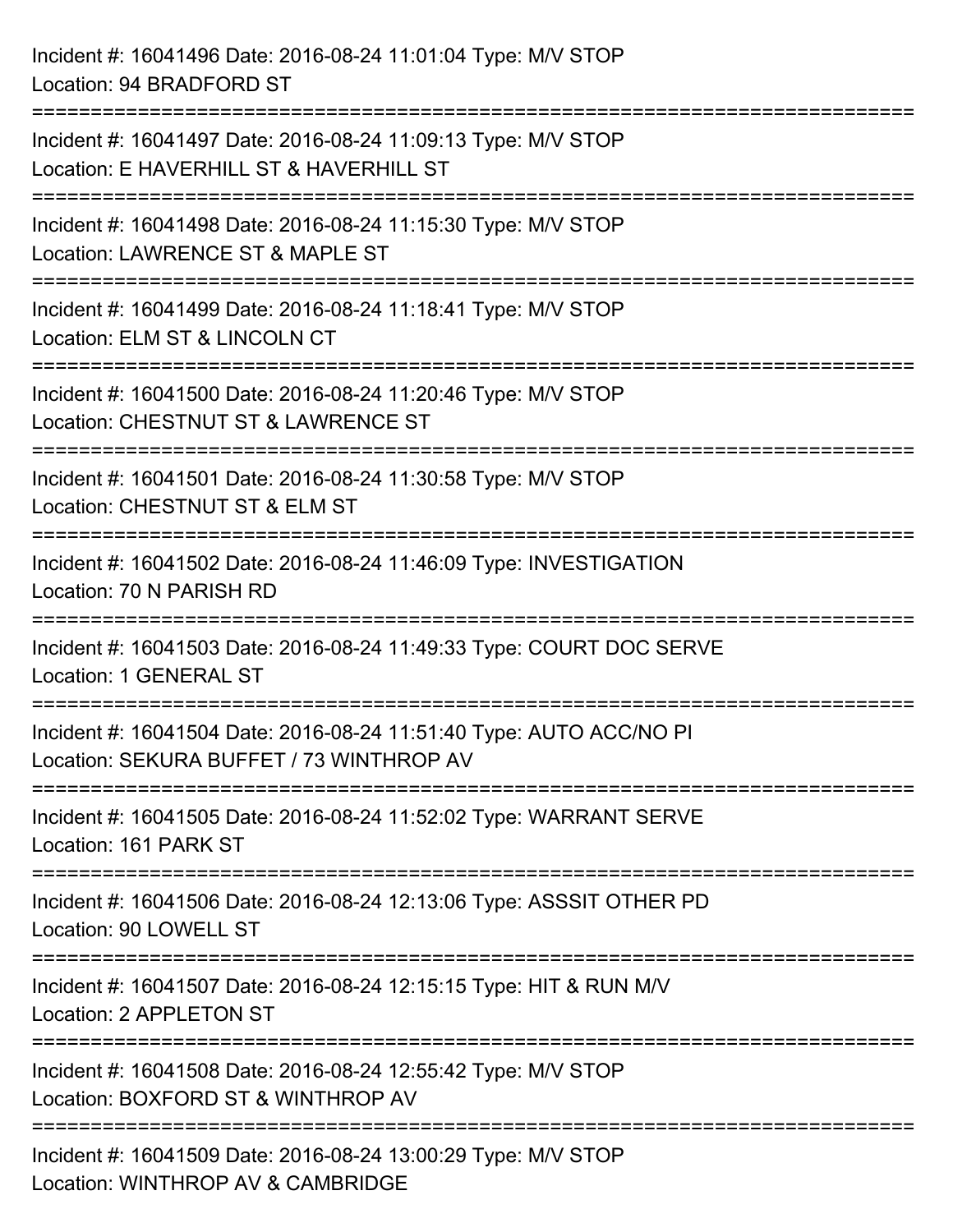Incident #: 16041510 Date: 2016-08-24 13:10:01 Type: DRUG OVERDOSE Location: CANAL ST & MILL ST =========================================================================== Incident #: 16041511 Date: 2016-08-24 13:12:44 Type: ALARM/BURG Location: LAWRENCE FAMILY DEVELOPMENT / 10 RAILROAD ST =========================================================================== Incident #: 16041512 Date: 2016-08-24 13:36:23 Type: B&E/PROG Location: 67 FERRY ST FL 1STFL =========================================================================== Incident #: 16041513 Date: 2016-08-24 13:37:26 Type: KEEP PEACE Location: 37 FERN ST =========================================================================== Incident #: 16041514 Date: 2016-08-24 13:42:59 Type: AUTO ACC/NO PI Location: ARLINGTON ST & WILLOW =========================================================================== Incident #: 16041515 Date: 2016-08-24 14:07:05 Type: IDENTITY THEFT Location: 46 AMESBURY ST #4C =========================================================================== Incident #: 16041516 Date: 2016-08-24 14:12:10 Type: LARCENY/PAST Location: 118 JACKSON ST =========================================================================== Incident #: 16041517 Date: 2016-08-24 14:15:48 Type: DISORDERLY Location: HANCOCK ST =========================================================================== Incident #: 16041518 Date: 2016-08-24 14:26:55 Type: WARRANT SERVE Location: 90 LOWELL ST =========================================================================== Incident #: 16041519 Date: 2016-08-24 14:30:49 Type: GENERAL SERV Location: HERNANDEZ MARKET / 47 LORING ST =========================================================================== Incident #: 16041520 Date: 2016-08-24 14:33:48 Type: MEDIC SUPPORT Location: 135 HANCOCK ST =========================================================================== Incident #: 16041521 Date: 2016-08-24 14:36:55 Type: DISTURBANCE Location: 17 LAWRENCE ST =========================================================================== Incident #: 16041522 Date: 2016-08-24 15:06:56 Type: GENERAL SERV Location: 636 LOWELL ST =========================================================================== Incident #: 16041523 Date: 2016-08-24 15:24:43 Type: DISTURBANCE Location: 66 BENNINGTON ST

===========================================================================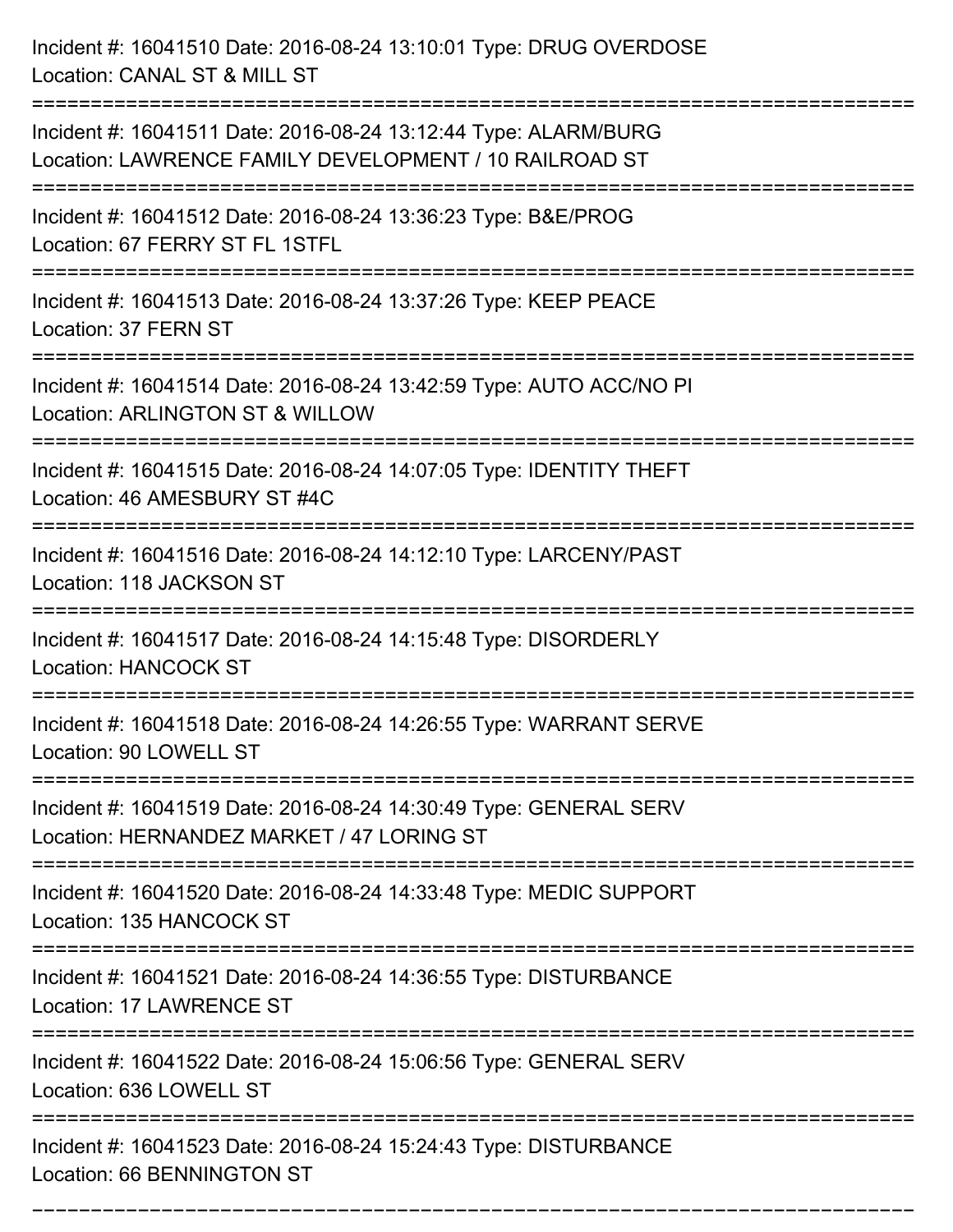| Incident #: 16041524 Date: 2016-08-24 15:27:35 Type: AUTO ACC/PI<br>Location: BERKELEY ST & E HAVERHILL ST<br>=============================== |
|-----------------------------------------------------------------------------------------------------------------------------------------------|
| Incident #: 16041525 Date: 2016-08-24 15:33:42 Type: M/V STOP<br>Location: E HAVERHILL ST & VINE ST                                           |
| Incident #: 16041526 Date: 2016-08-24 15:44:17 Type: SUICIDE ATTEMPT<br>Location: 271 WATER ST FL 2ND<br>;=================================== |
| Incident #: 16041527 Date: 2016-08-24 15:44:59 Type: MEDIC SUPPORT<br>Location: 42 MARBLE AV<br>-----------------------------------           |
| Incident #: 16041528 Date: 2016-08-24 15:54:57 Type: STOL/MV/PAS<br>Location: 252 E HAVERHILL ST                                              |
| Incident #: 16041529 Date: 2016-08-24 15:55:58 Type: ALARM/BURG<br>Location: LA HOOKA AND MORE / 134 S BROADWAY                               |
| ================================<br>Incident #: 16041530 Date: 2016-08-24 15:57:18 Type: DRUG VIO<br>Location: 2 APPLETON ST                  |
| Incident #: 16041531 Date: 2016-08-24 16:05:40 Type: DISTURBANCE<br>Location: 424 ANDOVER ST FL 1STFL                                         |
| Incident #: 16041532 Date: 2016-08-24 16:11:57 Type: SUS PERS/MV<br>Location: 16 WENDELL ST                                                   |
| Incident #: 16041533 Date: 2016-08-24 16:20:11 Type: TOW OF M/V<br>Location: 10 BROOKLINE ST                                                  |
| Incident #: 16041534 Date: 2016-08-24 16:23:18 Type: CLOSE STREET<br><b>Location: PARK ST</b>                                                 |
| Incident #: 16041535 Date: 2016-08-24 16:38:19 Type: SUS PERS/MV<br>Location: BODWELL ST & GREENWOOD ST                                       |
| Incident #: 16041536 Date: 2016-08-24 16:50:07 Type: LARCENY/PAST<br>Location: BOOST MOBILE / 204 LAWRENCE ST                                 |
| Incident #: 16041537 Date: 2016-08-24 16:55:41 Type: FIGHT<br>Location: 112 MARSTON ST                                                        |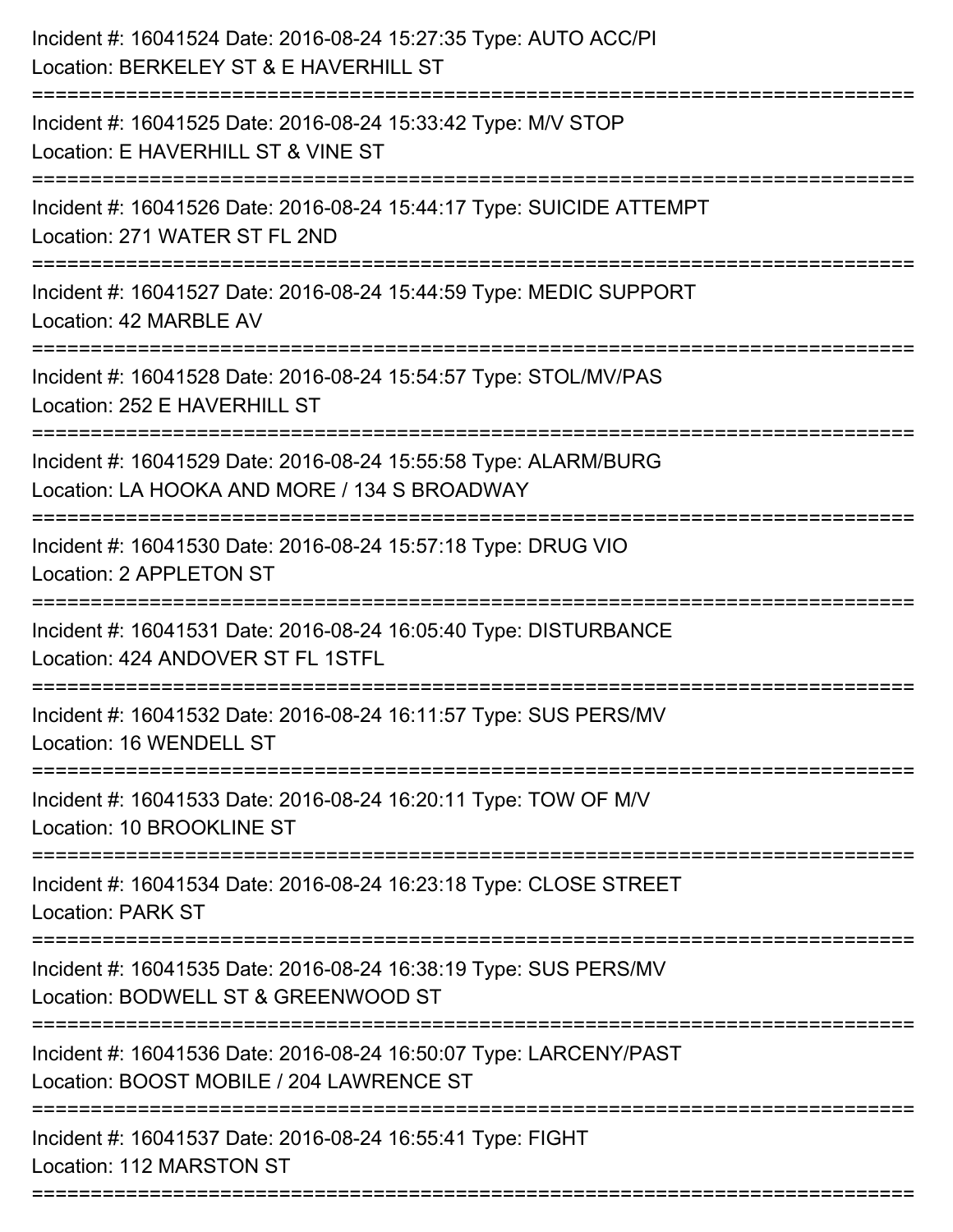Location: 623 ANDOVER ST

| Incident #: 16041539 Date: 2016-08-24 17:10:15 Type: SUS PERS/MV<br>Location: 130 COMMON ST                                     |
|---------------------------------------------------------------------------------------------------------------------------------|
| Incident #: 16041540 Date: 2016-08-24 17:14:44 Type: M/V STOP<br>Location: ESSEX ST & UNION ST                                  |
| Incident #: 16041541 Date: 2016-08-24 17:21:18 Type: CK WELL BEING<br>Location: 65 UNION ST #212                                |
| Incident #: 16041542 Date: 2016-08-24 17:24:47 Type: KEEP PEACE<br>Location: 109 PARK ST                                        |
| ====================<br>Incident #: 16041543 Date: 2016-08-24 17:24:54 Type: AUTO ACC/UNK PI<br>Location: FITZ ST & LAWRENCE ST |
| Incident #: 16041544 Date: 2016-08-24 17:38:35 Type: M/V STOP<br>Location: COMMON ST & UNION ST                                 |
| Incident #: 16041545 Date: 2016-08-24 17:41:10 Type: M/V STOP<br>Location: 105 ESSEX ST                                         |
| Incident #: 16041546 Date: 2016-08-24 17:57:34 Type: SHOTS FIRED<br><b>Location: 18 HANCOCK ST</b>                              |
| Incident #: 16041547 Date: 2016-08-24 18:01:24 Type: SHOTS FIRED<br>Location: BURGER KING / 187 BROADWAY                        |
| Incident #: 16041548 Date: 2016-08-24 18:10:09 Type: B&E/PROG<br>Location: CITIZENS BANK / 160 WINTHROP AV                      |
| Incident #: 16041549 Date: 2016-08-24 18:25:17 Type: SPECIAL CHECK<br>Location: 9 LORENZO RD                                    |
| Incident #: 16041550 Date: 2016-08-24 18:30:52 Type: MAN DOWN<br>Location: BROADWAY AV & WEST ST                                |
| Incident #: 16041551 Date: 2016-08-24 18:30:58 Type: M/V STOP<br>Location: LOWELL ST & WINTER ST                                |
|                                                                                                                                 |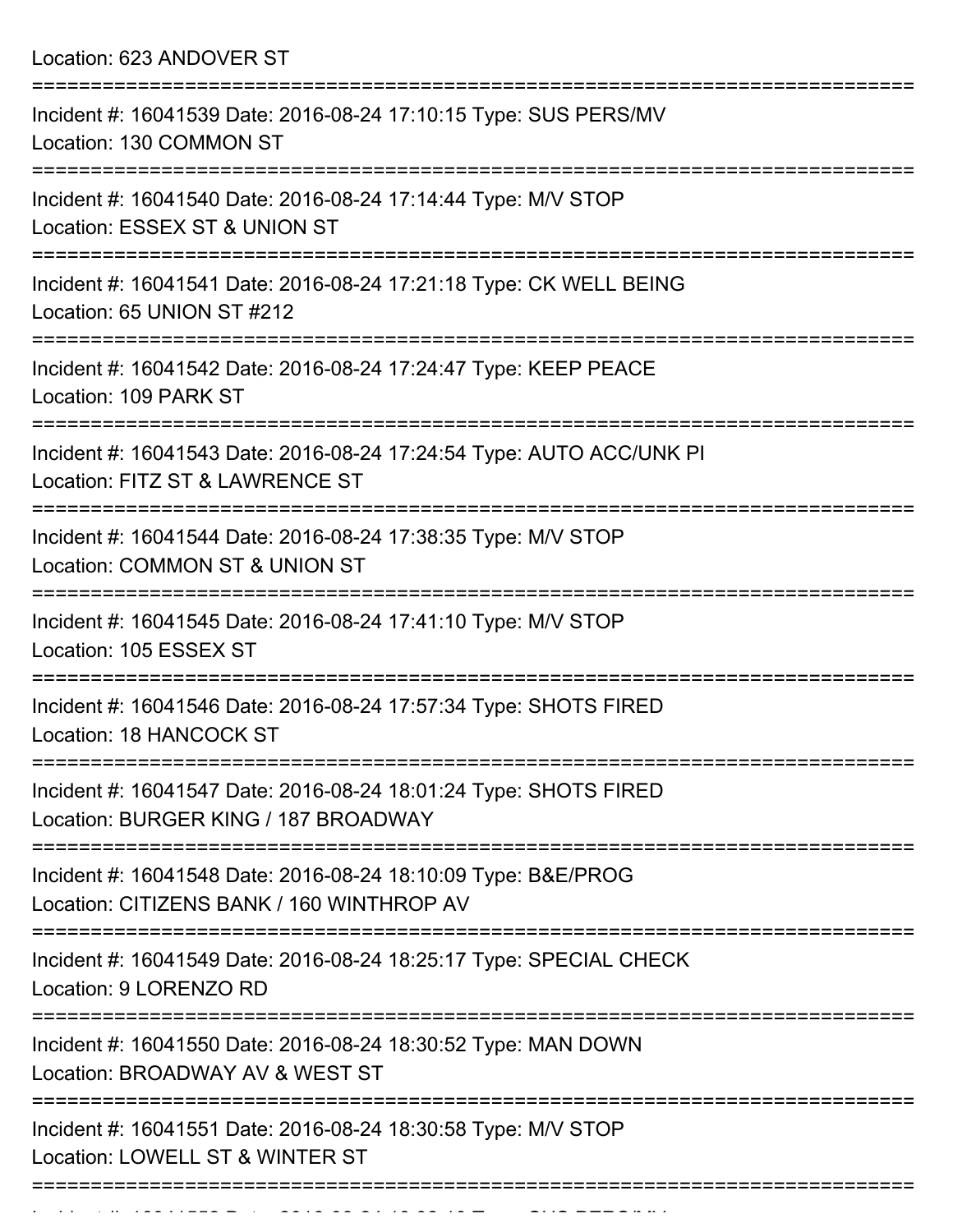| Location: 350 BROADWAY                                                                                                                                       |
|--------------------------------------------------------------------------------------------------------------------------------------------------------------|
| Incident #: 16041553 Date: 2016-08-24 18:35:47 Type: DISTURBANCE<br>Location: 29 PERRY AV                                                                    |
| Incident #: 16041554 Date: 2016-08-24 18:42:41 Type: DISORDERLY<br>Location: 52 NEWBURY ST                                                                   |
| Incident #: 16041555 Date: 2016-08-24 18:49:24 Type: NOISE ORD<br>Location: 2 WILLOUGHBY ST                                                                  |
| Incident #: 16041556 Date: 2016-08-24 19:37:01 Type: ALARM/BURG<br>Location: MINASIAN LAW OFFICE / 127 S BROADWAY                                            |
| Incident #: 16041557 Date: 2016-08-24 20:18:32 Type: DRUG OVERDOSE<br>Location: 9 BROADWAY                                                                   |
| Incident #: 16041558 Date: 2016-08-24 20:21:16 Type: ALARM/BURG<br>Location: LAWRENCE BOYS + GIRLS CLUB / 136 WATER ST<br>:================================= |
| Incident #: 16041559 Date: 2016-08-24 20:34:11 Type: A&B PAST<br>Location: 107 UNION ST                                                                      |
| Incident #: 16041560 Date: 2016-08-24 20:42:33 Type: FIRE/MV<br>Location: FALMOUTH ST & S UNION ST<br>===============================                        |
| Incident #: 16041561 Date: 2016-08-24 20:58:05 Type: MAN DOWN<br>Location: 52 COMMON ST                                                                      |
| Incident #: 16041562 Date: 2016-08-24 21:11:23 Type: M/V STOP<br>Location: BROADWAY & GREEN ST                                                               |
| Incident #: 16041563 Date: 2016-08-24 21:14:58 Type: NOISE ORD<br>Location: BROOKFIELD ST & LENOX ST                                                         |
| Incident #: 16041564 Date: 2016-08-24 21:16:10 Type: UNWANTEDGUEST<br>Location: 4 THORNDIKE ST #1 FL 1                                                       |
| Incident #: 16041565 Date: 2016-08-24 21:18:41 Type: ALARM/BURG<br>Location: LAWRENCE FAMILY DEVELOPMENT / 10 RAILROAD ST                                    |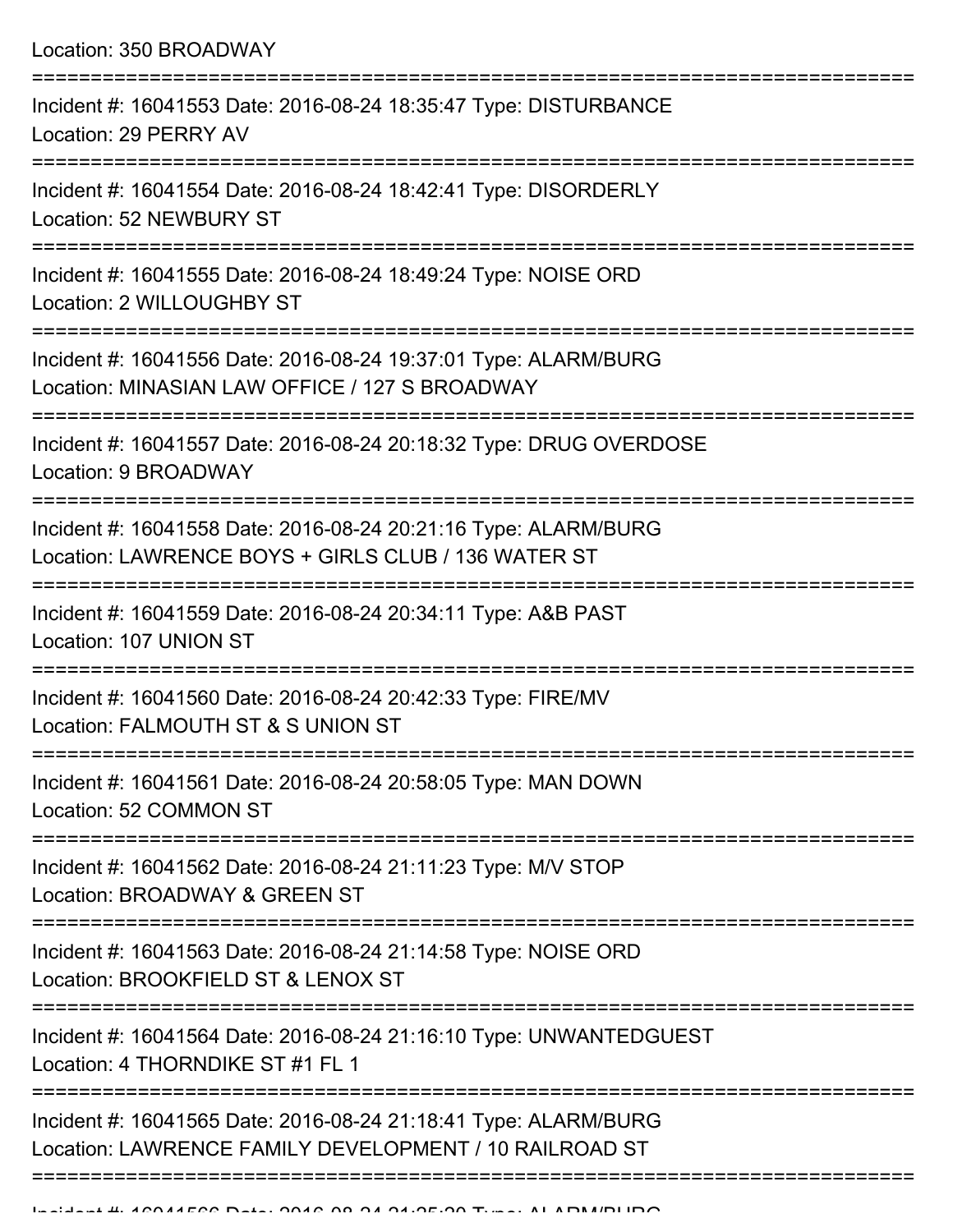Location: 101 AMESBURY ST =========================================================================== Incident #: 16041567 Date: 2016-08-24 21:30:51 Type: FIGHT Location: 30 PEARL AV =========================================================================== Incident #: 16041569 Date: 2016-08-24 21:31:23 Type: NEIGHBOR PROB Location: 60 KENDALL ST #1 FL 1 =========================================================================== Incident #: 16041568 Date: 2016-08-24 21:31:33 Type: M/V STOP Location: ALBION ST & AVON ST =========================================================================== Incident #: 16041570 Date: 2016-08-24 21:56:58 Type: DOMESTIC/PROG Location: 64 JENNINGS ST FL 1 =========================================================================== Incident #: 16041572 Date: 2016-08-24 22:01:22 Type: SUS PERS/MV Location: CAMBRIDGE ST & S UNION ST =========================================================================== Incident #: 16041571 Date: 2016-08-24 22:01:23 Type: M/V STOP Location: BROOKFIELD ST & LENOX ST =========================================================================== Incident #: 16041573 Date: 2016-08-24 22:03:10 Type: M/V STOP Location: HAVERHILL ST & WEST ST =========================================================================== Incident #: 16041574 Date: 2016-08-24 22:03:48 Type: UNWANTEDGUEST Location: 21 STEVENS AV =========================================================================== Incident #: 16041575 Date: 2016-08-24 22:09:01 Type: DOMESTIC/PROG Location: 97 WILLIAM ST =========================================================================== Incident #: 16041576 Date: 2016-08-24 22:39:29 Type: M/V STOP Location: LAWRENCE ST & OAK ST =========================================================================== Incident #: 16041577 Date: 2016-08-24 22:39:31 Type: DRUG VIO Location: DAISY ST & HOLLY ST =========================================================================== Incident #: 16041578 Date: 2016-08-24 22:44:19 Type: M/V STOP Location: 233 HAVERHILL ST =========================================================================== Incident #: 16041579 Date: 2016-08-24 22:58:41 Type: TOW/REPOSSED Location: 146 EXCHANGE ST ===========================================================================

Incident #: 16041580 Date: 2016-08-24 23:04:19 Type: NOISE ORD